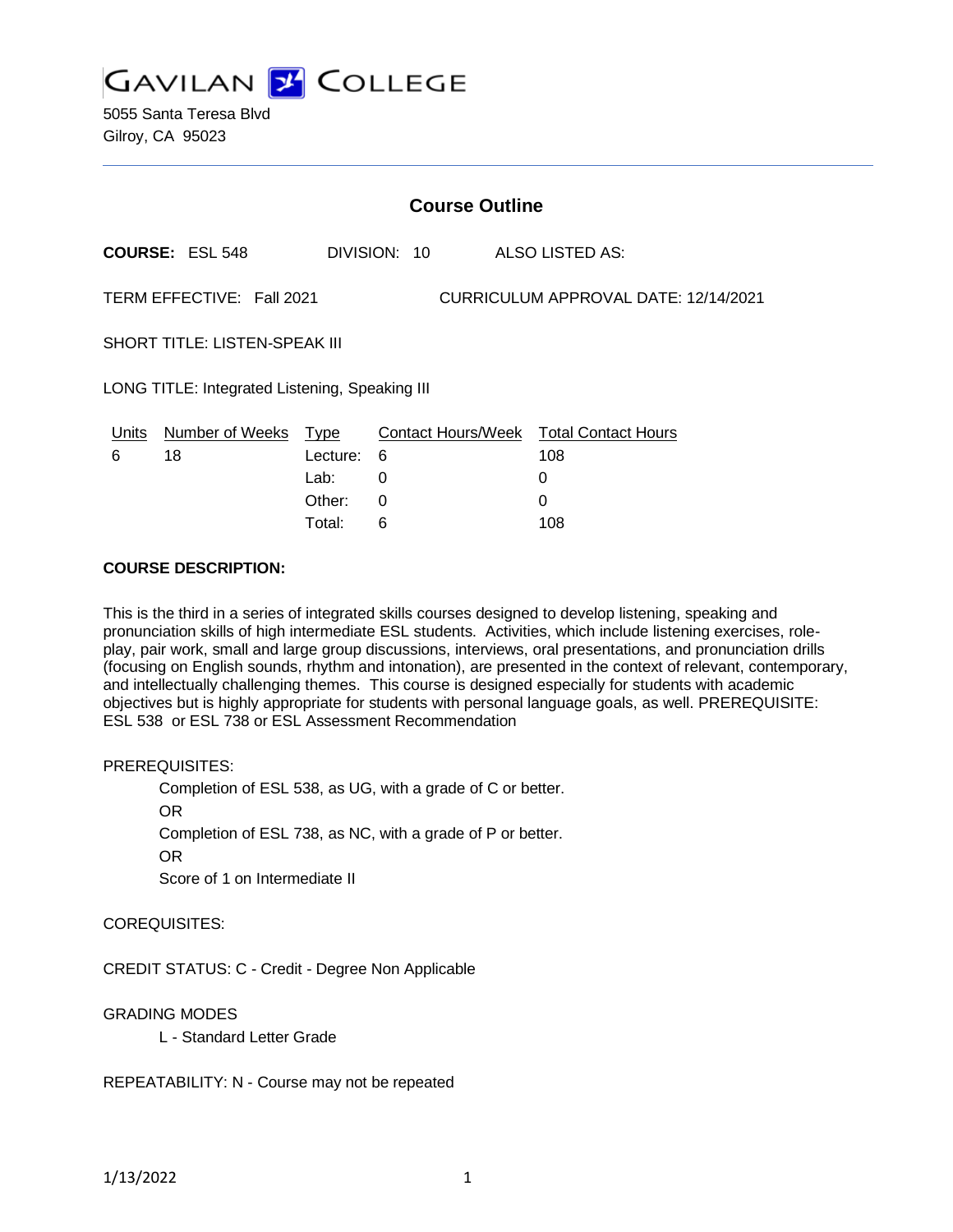SCHEDULE TYPES:

- 02 Lecture and/or discussion
- 05 Hybrid
- 71 Dist. Ed Internet Simultaneous
- 72 Dist. Ed Internet Delayed

# **STUDENT LEARNING OUTCOMES:**

By the end of this course, a student should:

- 1. Use listening and note-taking skills to utilize and summarize information from aural passages.
- 2. Recognize and use new vocabulary and idioms.
- 3. Demonstrate accurate English intonation patterns and syllable stress.
- 4. Demonstrate ability to do guided research for use in oral presentations.

# **COURSE OBJECTIVES:**

By the end of this course, a student should:

- 1. Demonstrate effective listening comprehension skills with level-appropriate tasks and vocabulary.
- 2. Demonstrate effective speaking and pronunciation skills with level-appropriate tasks and vocabulary.

# **CONTENT, STUDENT PERFORMANCE OBJECTIVES, OUT-OF-CLASS ASSIGNMENTS**

Curriculum Approval Date: 12/14/2021

# 6 Hours

CONTENT: Learn about class objectives, participate in ice-breaking activities; give a self-introduction to the class; skim and scan the textbook, (possibly begin the first unit). Review and practice note taking skills, troublesome consonant and vowel sounds such as [b] and [v], [th], [ch] and [sh], [y] [j], [h] and [iy] as in "beat" and [i], as in "bit", [ey] as in "taste" and [e], as in "test".

## 14 Hours

CONTENT: Following the framework of a theme in the textbook, such as "Lifestyles Around the World," students will complete a cycle of listening, speaking and pronunciation activities, beginning with a focus on listening activities and strategies, including listening for the main idea, specific information, details, making inferences, predicting outcomes, deciphering words spoken with reduced pronunciation, identifying chronology, summarizing aural passages, and using abbreviations and symbols while taking notes. Complete this part of the cycle with a comprehension check, working with a partner, in small groups, and/or whole class discussions. The next part of the cycle will focus on speaking activities and pronunciation practice in pairs, small groups or whole class. This requires use of new vocabulary and idioms, expressing feelings, expressing and defending opinions, and asking and answering questions about personal preferences. Pronunciation strategies include minimal pair practice and other drills for reviewing, contrasting and practicing difficult sounds in English. Syllable distinction and stress will also be reviewed and practiced. (INteresting, FORtunate, comPUter, reFRIGerator). Explain requirements for giving a short CNN presentation for which students find an article on the CNN website, summarize it, and present a report to the class. The cycle can be completed with extended listening and pronunciation practice using audiovisual material, such as, film clips, news clips and songs. Computer software can also be used if available. The two-week cycle ends with a listening and pronunciation test.

## 12 Hours

CONTENT: Presentation of CNN reports; ask and answer questions, take notes on classmates' reports. Follow the framework of a new theme in the textbook, such as "Jobs and "Professions," and complete the activities listed in the previous cycle, recycling different pronunciation targets. The cycle will end with a listening and pronunciation test.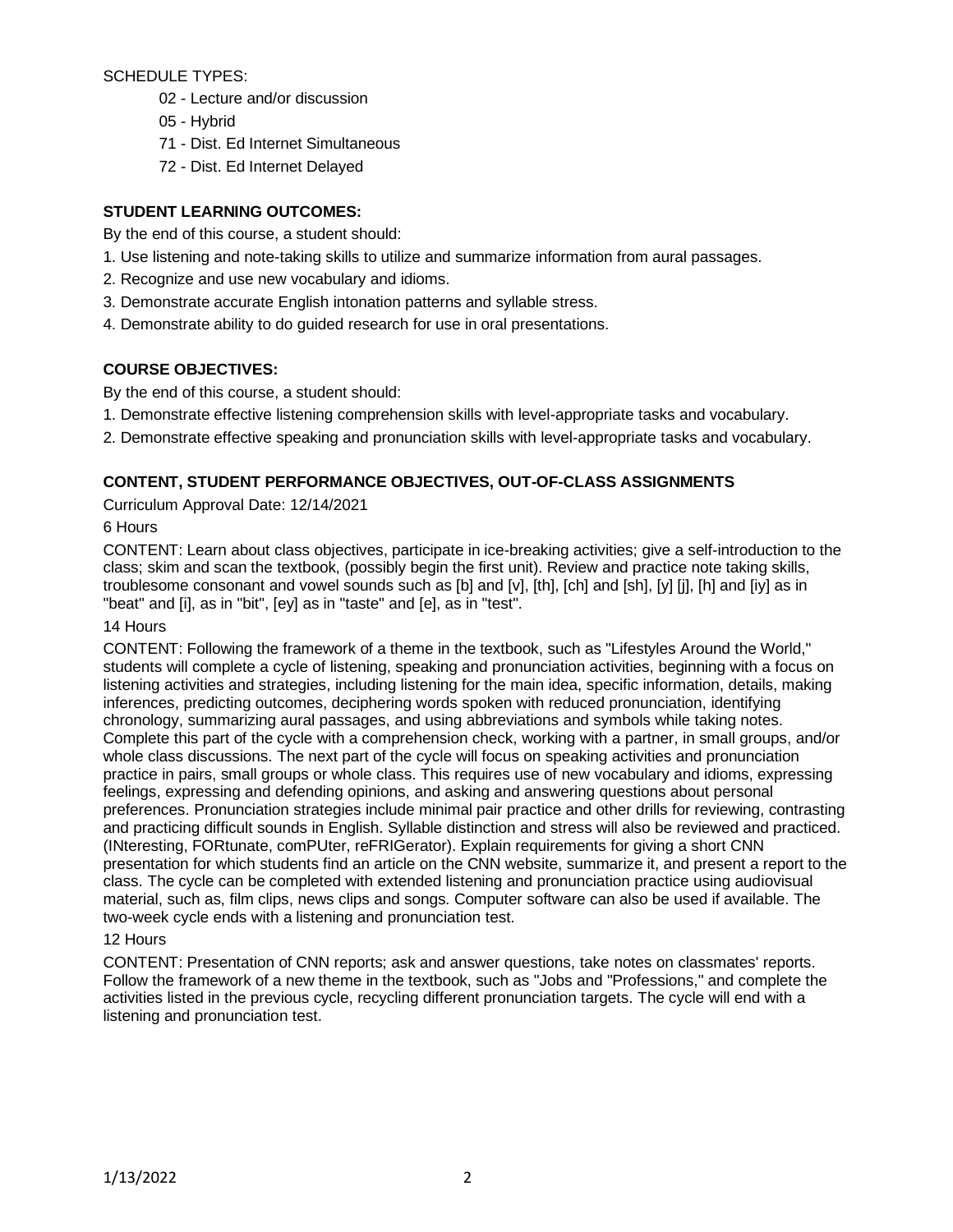# 12 Hours

CONTENT: Following a new theme in the textbook, such as "Education and Student Life," students will complete a cycle of listening, speaking and pronunciation activities listed in previous cycles. Continue practicing note taking skills and summarizing aural passages; practice intonation patterns of "WH" Questions and "Tag" Questions ("You don't mean it, do you?"). Review and discuss requirements for the first oral presentation. The recommended topic is a report on a U.S. state. The cycle ends with a listening and pronunciation test.

#### 6 Hours

CONTENT: Students will present their first oral report, classmates will ask questions, and take notes on the presentations.

#### 12 Hours

CONTENT: Present a short summary of a movie or television program, classmates take notes on the reports and ask questions. Following the framework of a new unit in the textbook, such as "Ceremonies Around the World," repeat the listening, speaking and pronunciation activities listed in previous cycles. Recycle, review, and practice pronunciation targets such as contractions, reductions, word stress, syllable stress, intonation to express feelings; "wh" and "tag" question intonation, pronunciation of regular, past tense verbs, and teens/tens (13/30, 14/40). Begin practicing stress patterns of compound nouns (animal trainer, salesclerk), adjectives followed by nouns (professional shopper, good pay). The cycle can be completed with extended listening and pronunciation practice using audiovisual material and computer software, if available. The two week cycle ends with a listening and pronunciation test.

#### 14 Hours

CONTENT: Following the framework of a new unit in the textbook, such as "The Art of Storytelling," students will complete a cycle of listening, speaking and pronunciation activities listed in previous cycles. During this cycle, practice pronunciation of linking sounds, "help us," "lived in," "short time." Recycle/review/practice pronunciation of difficult vowel and consonant sounds. Continue practicing English intonation patterns, and syllable stress. Discuss requirements for the second oral presentation, including steps to doing research, note taking for the presentation, responsibility to group members, and dividing responsibilities. An individual or a group project is appropriate. The instructor will select a general category of topics for students to choose from such as plants or animals. A suggested general topic for a group project is "Major problems in the U.S". Each small group can report on issues like domestic violence or the healthcare system or narrow the general topic to a topic like" drug abuse in the U.S." and assign specific drugs to different groups, "heroin," or "cocaine" with discussion of history, use, and effects of that substance. The cycle can be completed with extended listening and pronunciation practice using audiovisual material and computer software, if available. The two week cycle ends with a listening and pronunciation test.

## 6 Hours

CONTENT: Students will present the second oral presentation, ask and answer questions, and take notes on classmates' presentations.

#### 12 Hours

CONTENT: Following the framework of a new unit in the textbook, such as "How Advertising Effects Our Lives," students will complete a cycle of listening, speaking and pronunciation activities listed in previous cycles .Introduce and practice "contrastive stress": "I usually WASH the dishes" (not dry them". Recycle, review and practice difficult pronunciation targets from previous cycles. Continue practicing to write summaries of aural passages, and note taking skills, focusing on correct placement of ideas in note form to demonstrate comprehension of ideas in aural passages. The cycle can be completed with extended listening and pronunciation practice using audiovisual material, and computer software, if available. The two week cycle ends with a listening and pronunciation test.

#### 12 Hours

CONTENT: Following the framework of a new unit in the textbook such as "Joking Around" (comparing personal preferences in humor), students will complete a cycle of listening, speaking and pronunciation activities listed in previous cycles. During this cycle, practice pronunciation of linking sounds, "help us," "lived in," "short time." Recycle/review/practice pronunciation of difficult vowel and consonant sounds, and include practice with words ending in [r] such as in "computer." Continue practicing English intonation patterns, and syllable stress. The cycle can be completed with extended listening and pronunciation practice using audiovisual material and computer software, if available. The two-week cycle ends with the final exam.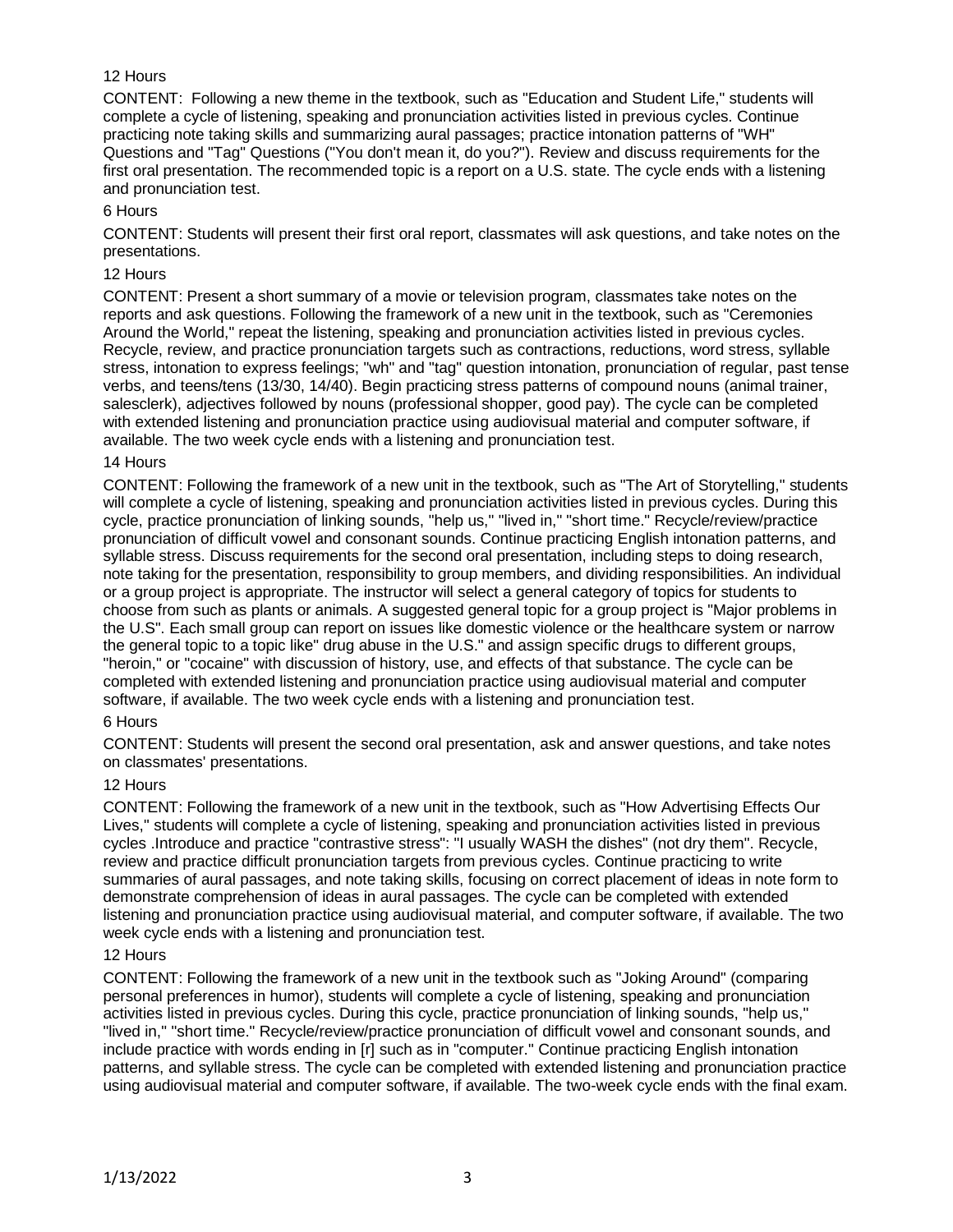# 2 Hours

The FINAL EXAM will be composed of two parts: a five to ten minute "one-on -one" (instructor-student) interview to evaluate speaking skills, and an objective, in-class listening test.

#### **METHODS OF INSTRUCTION:**

Large and small group discussions, pair-work, role-play, peer interviews, pronunciation drills, oral presentations, and lecture.

# **OUT OF CLASS ASSIGNMENTS:**

Required Outside Hours 156 Assignment Description Textbook assignments

Required Outside Hours 40 Assignment Description Research, write, and practice presentations

Required Outside Hours 10 Assignment Description Plan, implement, and summarize interviews

Required Outside Hours 10 Assignment Description Plan, implement, and summarize surveys

## **METHODS OF EVALUATION:**

Skill demonstrations Evaluation Percent 35 Evaluation Description Percent range of total grade: 35 % to 45 % Class Performance/s

Objective examinations Evaluation Percent 50 Evaluation Description Percent range of total grade: 50 % to 60 % Multiple Choice; True/False; Matching Items; Completion

Other methods of evaluation Evaluation Percent 15 Evaluation Description Percent range of total grade: 5 % to 15 %